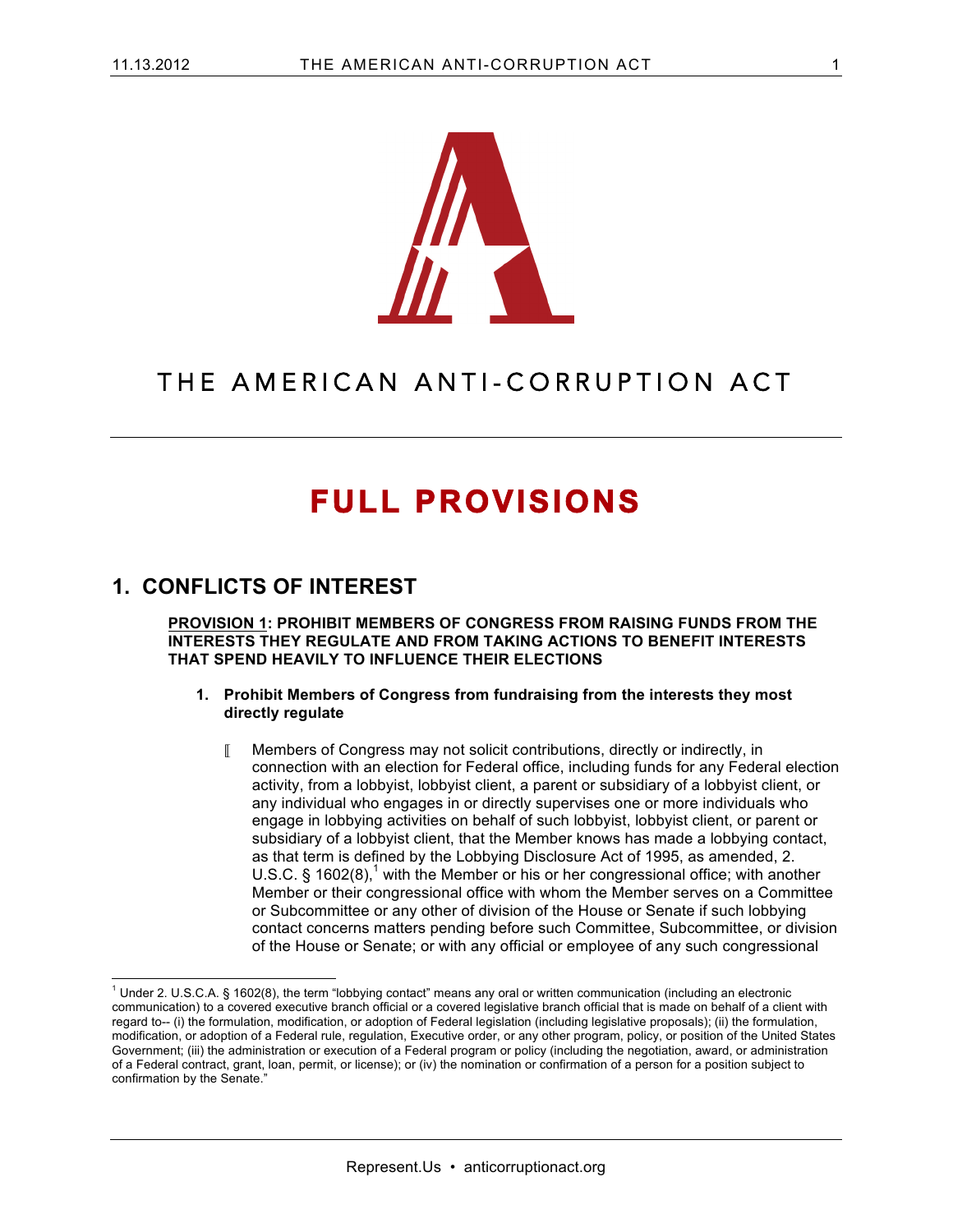Committee, Subcommittee, or other division of the House or Senate, during the previous two years. Members may, however, solicit contributions from such lobbyists, lobbyist clients, and covered associates if the Member soliciting such contributions recuses himself from taking any action, including markups of legislation, or engaging in casework, or constituent service of any kind, of particular benefit to the lobbyist, lobbyist client, or covered associate for a period of two years from the date of the solicitation. If a Member of Congress that solicited such funds during the preceding two years, but not including any date before the enactment of this provision, then the Member must either (1) disgorge such contribution(s) by refunding them to the donors or donating them to charity or (2) recuse himself from taking any action, including participating in markups of legislation or engaging in casework or constituent service of any kind, of particular benefit to the lobbyist, lobbyist client, or covered associate for a period of two years from the date of such solicitation.

#### **2. Prohibit Members of Congress from taking actions to benefit special interests that provide them with contributions or spend heavily to influence their elections**

 **Lobbyists and entities that lobby Congress:** A Member of Congress may not take any action in any Committee, Subcommittee, or other division of the House or Senate, including markups of legislation or casework or constituent service of any kind, of particular benefit to a lobbyist client, as that term is defined in 2 U.S.C. § 1602(2), or the parent or subsidiary of a lobbyist client if such lobbyist, lobbyist client, parent or subsidiary of a lobbyist client, or any individual who engages in or directly supervises one or more individuals who engage in lobbying activities on behalf of such lobbyist, lobbyist client, or parent or subsidiary of a lobbyist client have, in the aggregate, directly or indirectly contributed or pledged or promised to contribute \$50,000 or more in the aggregate to the Member's campaign committee or leadership PAC in the previous year, or who have, in the aggregate, indirectly or directly spent in the previous year or have pledged or promised to spend, \$100,000 or more on electioneering communications or independent expenditures in support of the Member's campaign or in opposition to a Member's opponent or in contributions to organizations, including political committees, that engage in or pledge or promise to engage in electioneering communications or independent expenditures in support of the Member's campaign or in opposition to a Member's opponent.

#### **PROVISION 2: LIMIT CAMPAIGN CONTRIBUTIONS AND PROHIBIT CERTAIN FUNDRAISING ACTIVITIES BY LOBBYISTS, LOBBYIST CLIENTS, AND INDIVIDUALS INVOLVED IN LOBBYING EFFORTS**

- $\blacksquare$  Limit to \$500 per calendar year the amount that a lobbyist, lobbyist client, and any individual who engages in or directly supervises one or more individuals who engage in lobbying activities on behalf of a lobbyist or lobbyist client may contribute to any single federally registered political committee, including candidates committees. This limit shall continue to apply for one year after an individual is no longer a lobbyist, lobbyist client, or an individual who engages in or directly supervises one or more individuals who engage in lobbying activities on behalf of a lobbyist or lobbyist client.
- Prohibit lobbyists, lobbyist clients, and individuals who engage in or directly supervise one or more individuals who engage in lobbying activities on behalf of a lobbyist or lobbyist client from soliciting or coordinating funds in connection with an election for Federal office, including funds for any Federal election activity, and also including the contribution of Tax Rebate funds, except that such individuals may solicit and coordinate contributions from their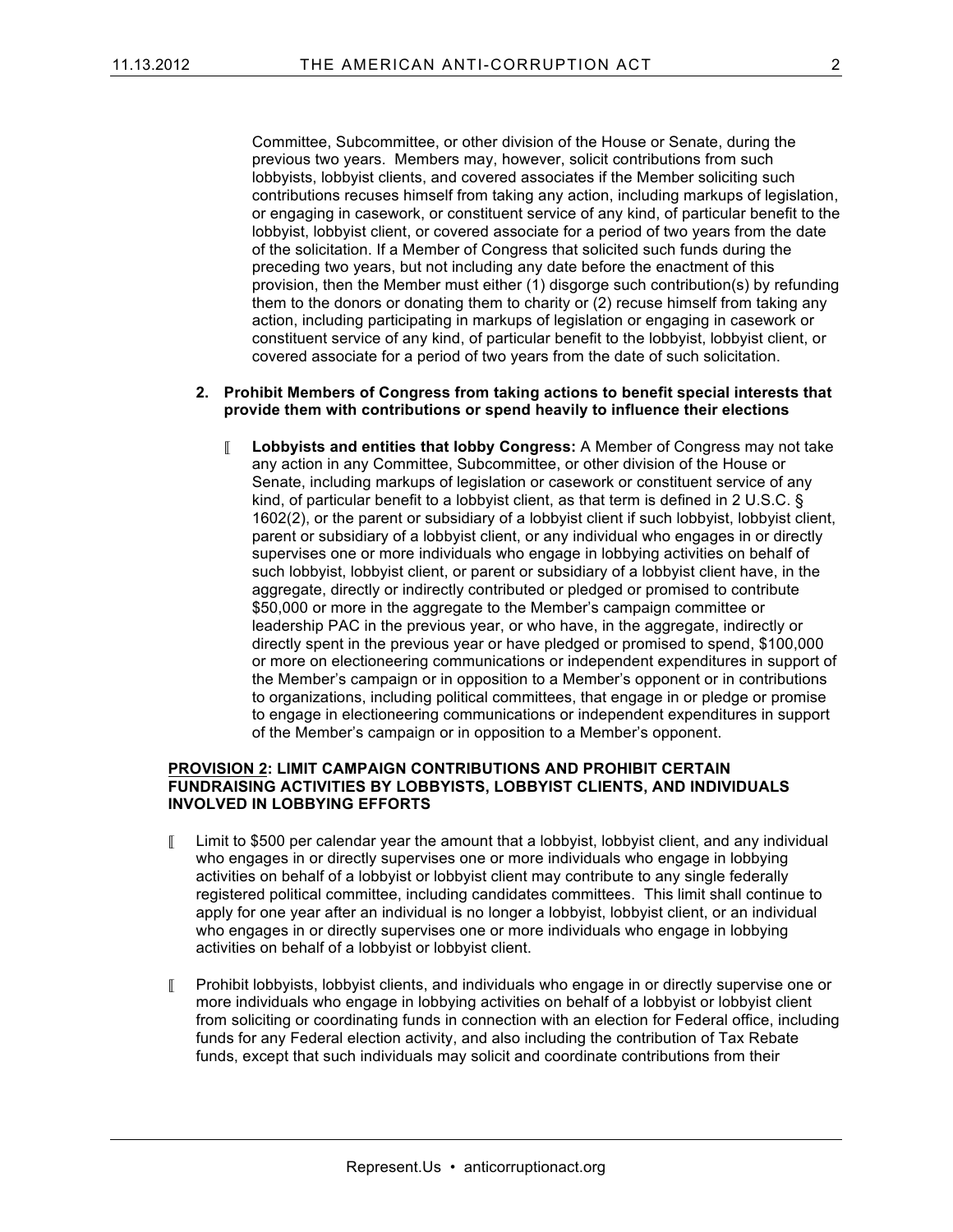immediate family members. $<sup>2</sup>$  This prohibition shall continue to apply for one year after an</sup> individual is no longer a lobbyist, lobbyist client, or an individual who engages in or directly supervises one or more individuals who engage in lobbying activities on behalf of a lobbyist or lobbyist client.

#### **PROVISION 3: CLOSE THE REVOLVING DOOR**

**Extend the existing revolving door limitations applicable to Members of Congress and** congressional staff to 7 years for former Members, and 5 years for former congressional staffers who are either (1) paid at a rate of 75% or more of a Member's salary, or (2) whose duties are not primarily secretarial in nature.

#### **PROVISION 4: PROHIBIT CAMPAIGN CONTRIBUTIONS FROM THE PACS, LOBBYISTS, AND COVERED ASSOCIATES OF FEDERAL GOVERNMENT CONTRACTORS**

• Amend 2 U.S.C.A. § 441c(a) to state the following (inserted text underlined):

#### **§ 441c. Contributions by government contractors**

(a) *Prohibition*. It shall be unlawful for any person—

(1) Who enters into any contract with the United States or any department or agency thereof, or a lobbyist or an individual who engages in or directly supervises one or more individuals who engage in lobbying activities on behalf of such person, either for the rendition of personal services or furnishing any material, supplies, or equipment to the United States or any department or agency thereof or for selling any land or building to the United States or any department or agency thereof, if payment for the performance of such contract or payment for such material, supplies, equipment, land, or building is to be made in whole or in part from funds appropriated by the Congress, at any time between the commencement of negotiations for the later of two years following (A) the completion of performance under; or (B) the termination of negotiations for, such contract or furnishing of material, supplies, equipment, land, or buildings, directly or indirectly to make any contribution of money or other things of value, or to promise expressly or impliedly to make any such contribution to any political party, committee, or candidate for public office or to any person for any political purpose or use; or

(2) knowingly to solicit any such contribution from any such person for any such purpose during any such period.

### **2. CAMPAIGN FINANCE**

#### **PROVISION 5: APPLY THE EXISTING CONTRIBUTION LIMITS THAT APPLY TO PACS TO SUPER PACS**

• Amend Section 315(a) of the Federal Election Campaign Act of 1971 (2 U.S.C. § 441(a)) by adding at the end the following new paragraph: "(9) For purposes of the limitations imposed by paragraphs  $(1)(C)$ ,  $(2)(C)$ , and  $(3)(B)$  on the amount of contributions which may be made by any person to a political committee, a contribution made to a political committee which accepts donations or contributions that do not comply with the contribution or source prohibitions under this Act (or made to any account of a political committee which is established for the purpose of accepting such donations or contributions) shall be treated in the same manner as a contribution made to any other political committee to which such paragraphs apply."

 $2$  The term "immediate family member" means, a spouse, partner, father, mother, son, daughter, brother, half-brother, sister, halfsister, father-in-law, mother-in-law, grandparent, and the spouses of such persons.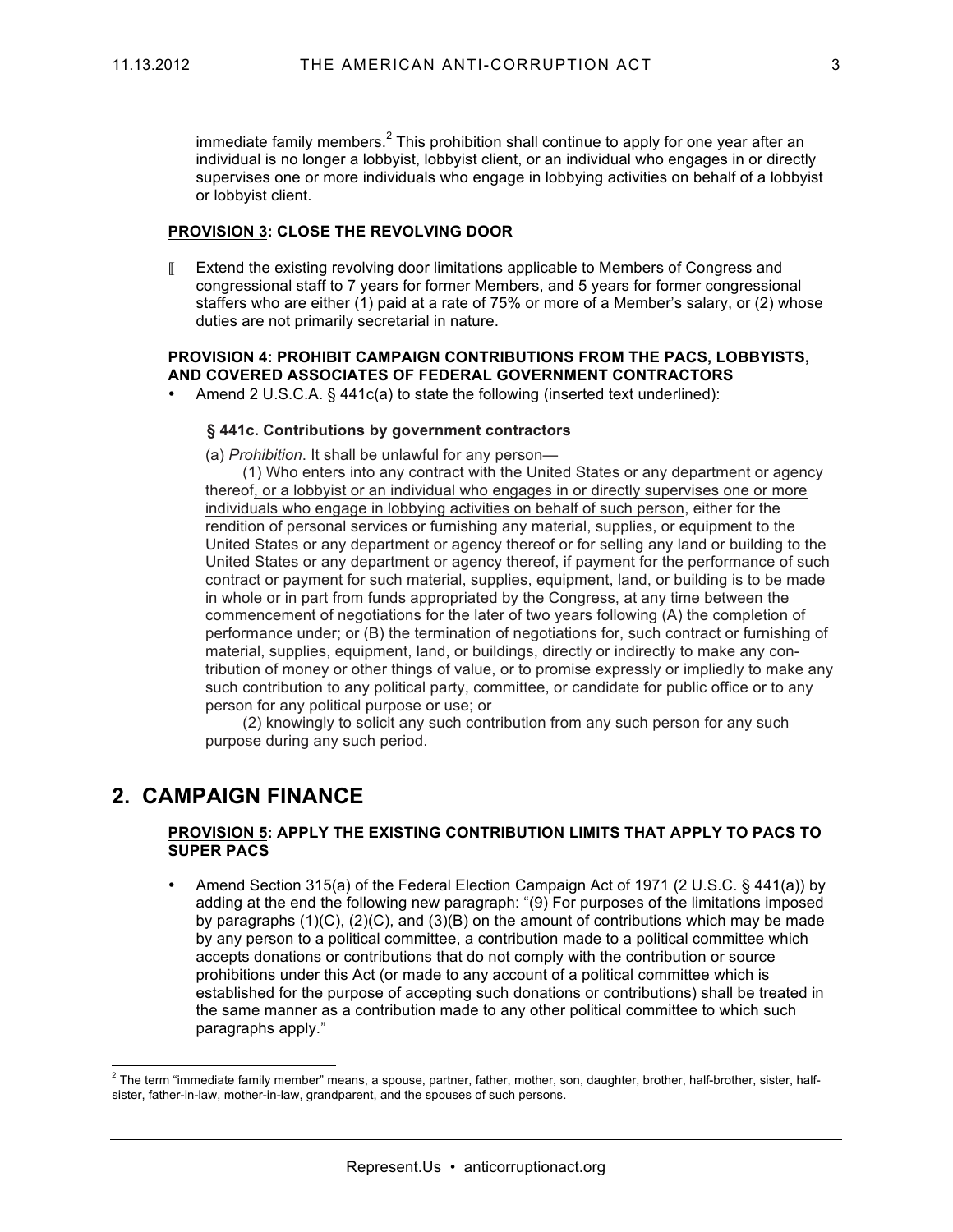#### **PROVISION 6**: **EACH REGISTERED VOTER SHALL RECEIVE, ON AN BIENNIAL BASIS, A \$100 TAX REBATE THAT THEY MAY USE TO MAKE CONTRIBUTIONS TO QUALIFYING FEDERAL CANDIDATES, POLITICAL PARTIES, AND POLITICAL COMMITTEES**

#### **SEC 1. TAX REBATES.**

#### **(a) REBATES PROVIDED TO REGISTERED VOTERS TO MAKE CONTRIBUTIONS TO QUALIFYING FEDERAL CANDIDATES, POLITICAL PARTY COMMITTEES, AND POLITICAL COMMITTEES.—**

(1) Each individual certified to be a registered voter by the chief state election official of a State of the United States, the District of Columbia, the Commonwealth of Puerto Rico, or a territory or possession of the United States that is a complying state shall receive a Tax Rebate on an biennial basis. Such rebates shall be in such form as the Department of the Treasury may prescribe and shall be issued and furnished by the Department of the Treasury after January 1 and before February 15 of each odd-numbered calendar year.

(2) An individual who becomes a registered voter after January 1 of an oddnumbered calendar year may provide the Department of the Treasury with proof of such registration and such other information as deemed appropriate by Department of the Treasury and shall be issued a Tax Rebate within 30 days of providing adequate proof of registration. Individuals shall be given the ability, if they so choose, to receive their Tax Rebate in electronic form.

(3) The total amount of Tax Rebate funds that may be redeemed in any given twoyear election cycle shall not exceed \$7.5 billion.

#### (4) For purpose of paragraph (1)—

(A) The term "Tax Rebate" means a certificate redeemable through a qualified internet based platform or at a United States Post Office valued initially at \$100.

(B) The term "complying state" means a state, district, commonwealth, territory, or possession of the United States that is determined by the Federal Election Commission and certified by the Federal Election Commission to the Department of the Treasury to be in compliance with the requirements of Section 1973gg-6 of the National Voter Registration Act, and such other requirements deemed appropriate by the Federal Election Commission. (C) The term "chief state election official" shall be the officer or employee designated under Section 1973gg-8 of the National Voter Registration Act to be responsible for coordination of responsibilities under such Act.

#### **(b) CONTRIBUTION OF TAX REBATES.—**

(1) Each individual who has been furnished a Tax Rebate may redeem such rebate through an Internet based platform established by the Department of the Treasury, at a United States Post Office, via mail, or through a qualified Internet based platform that will enable individuals furnished with rebates to make one or more contributions to qualified federal candidates, political party committees, and political committees, or towards grants provided for in subsection (d)(2).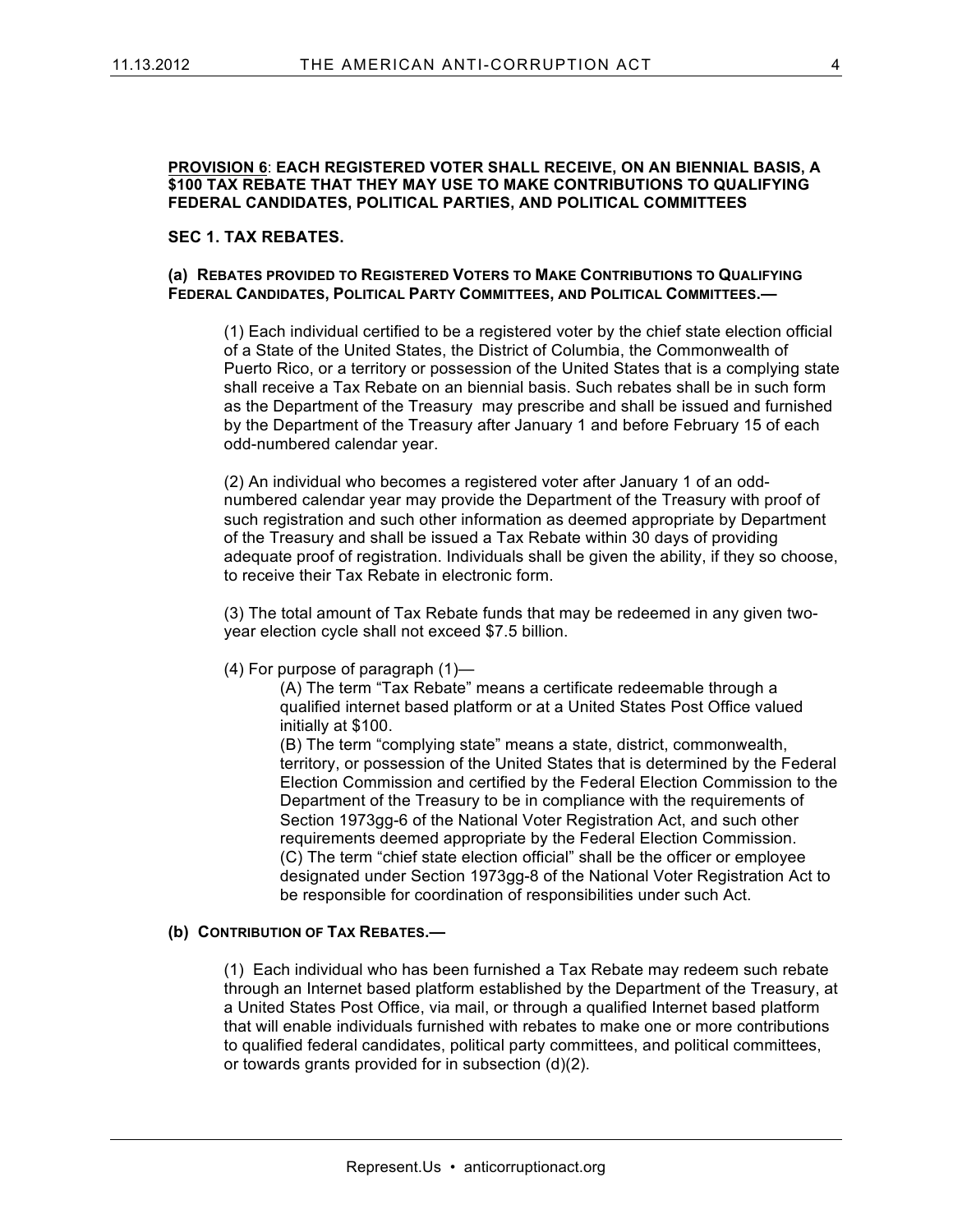(2) For purposes of paragraph (1)—

(A) The term "Internet based platform" and "qualified Internet based platform" shall mean an Internet-based website, application, or similar Internet-based portal certified by the Department of the Treasury to—

(i) have adequate safeguards to prevent fraud and to not allow more than one redemption of a single Tax Rebate; and

(ii) to enable Tax Rebates to be contributed anonymously to qualified federal candidates, political party committees, and political committees, but where a contribution is made anonymously, the donor may be asked whether he or she is willing to be contacted by the recipient qualified federal candidate, political party committee, or political committee; and

(iii) allow an individual who makes a contribution of Tax Rebate funds to revoke such contribution within 48 hours.

(B) The term "qualified federal candidates, political party committees, and political committees" shall mean a federal candidate, political party committee, or political committee, as those terms are defined by the Federal Election Campaign Act, as amended that—

(i) is registered with the Federal Election Commission; and

(ii) limits the contributions it receives after the date of enactment of

this legislation to exclusively any one or combination thereof of—

(I) Tax Rebates;

(II) Contributions from individuals not prohibited from making contributions under the Federal Election Campaign Act, as amended, of no more than \$500 per election; and (III) Political party committees and political committees that are funded exclusively by Tax Rebates and contributions from individuals not prohibited from making contributions under the Federal Election Campaign Act, as amended, of no more than \$500 per election; and

(iii) makes no expenditures after the date of enactment of this legislation during the election cycle of the candidate, or during the two-year biennial election cycle in the case of political party committees and political committees, from any amounts other than from funds identified in subsection (ii).

#### **(c) DISQUALIFICATION AND REPAYMENT OF TAX REBATES.—**

(1) If a qualified federal candidate, political party committee, or political committee becomes disqualified from receiving Tax Rebate funds by virtue of knowingly accepting and failing to promptly return amounts contributed in excess of \$500, such federal candidate, political party committee, or political committee shall return such Tax Rebate funds, or provide the equivalent monetary value of such funds, to the Department of the Treasury.

(2) The Department of the Treasury will notify individuals whose Tax Rebate contributions were returned to the Department of the Treasury of such return, and provide such individuals with the ability to contribute such returned Tax Rebate to other qualified federal candidates, political party committees, and political committees.

(3) Returned Tax Rebate funds that are not able to be returned to an individual shall be allocated in the same manner as expired Tax Rebate funds.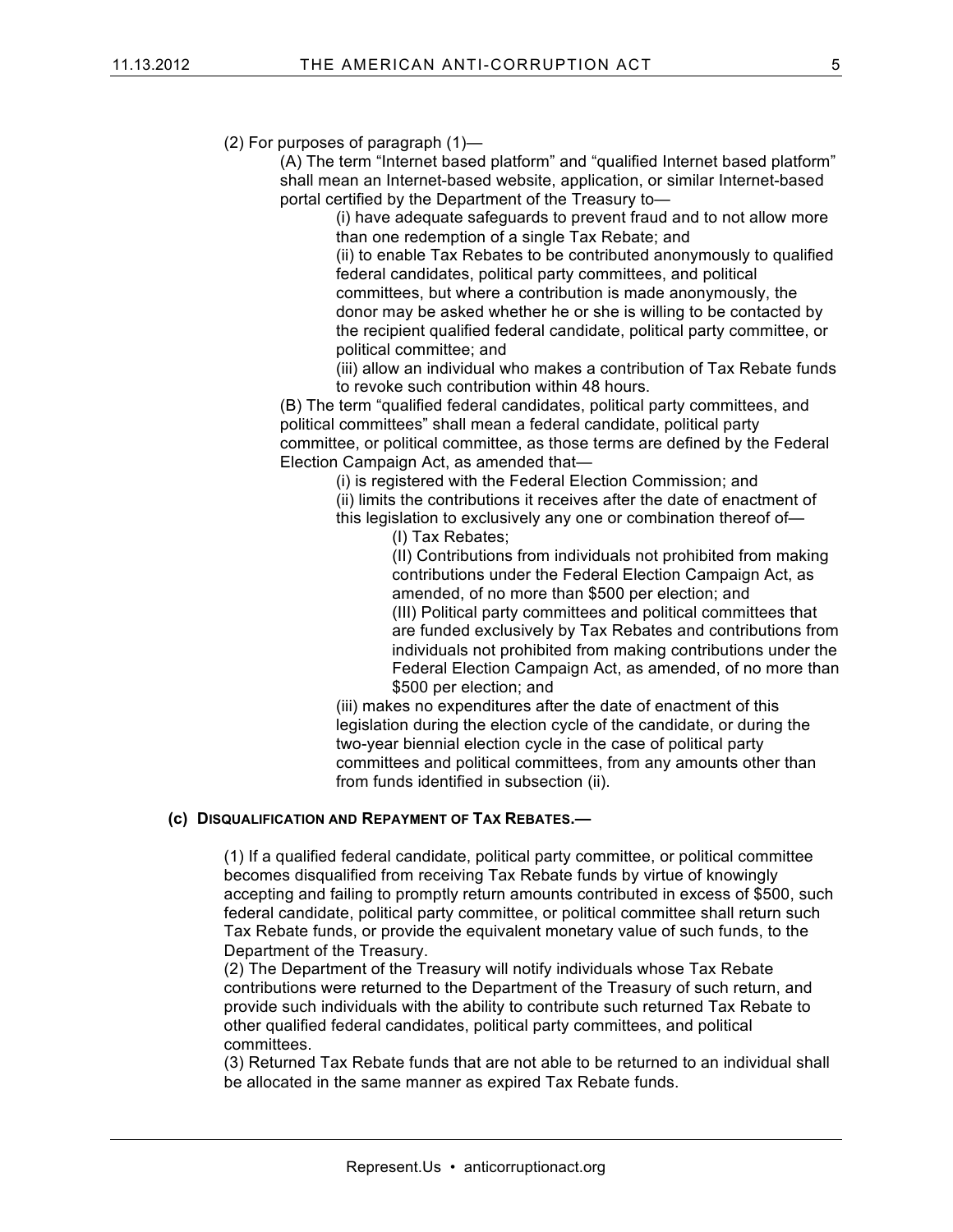(4) For purposes of this subsection, a contribution shall be considered to have been promptly returned if it the political committee's treasurer uses best efforts to discover that the contribution is in excess of \$500, and the contribution is refunded within thirty days after the treasurer discovers that the contribution is in excess of the \$500 threshold. If the political committee does not have sufficient funds to refund the amount of the contribution that is in excess of \$500 within 30 days of when the contribution is discovered to be in excess of \$500, the political committee shall make the refund from the next funds it receives.

#### **(d) EXPIRATION OF TAX REBATES AND ALLOCATION OF UNUSED TAX REBATES.—**

(1) Each Tax Rebate shall expire on December 31 of the even numbered year immediately following the year in which Tax Rebate funds were first made available for that two-year election cycle.

(2) Expired Tax Rebate funds shall be used by the Department of Treasury to provide grants for the purposes stated in 42 U.S.C.A.  $\S$  15301(b).<sup>3</sup> Such grants shall be made in accordance with procedures established by the Department of Treasury in cooperation with the United States Election Assistance Commission.

#### **(e) REPEAL OF PARTY COORDINATED EXPENDITURE LIMITS FOR QUALIFIED POLITICAL PARTY COMMITTEES.—**

Section 441a(d) of The Federal Election Campaign Act, as amended, is amended by inserting after section 441a(d)(4) the following new section:

(5) The limitations contained in paragraphs (2), (3), and (4) of this subsection shall not apply to a national committee of a political party and a State committee of a political party, including any subordinate committee of a State committee, that is qualified to receive Tax Rebate funds.

#### **(f) INCREASE IN TAX REBATE BASED ON INCREASES IN PRICE INDEX.—**

(1)

(A) At the beginning of each odd-numbered calendar year (commencing in 2015), as there become necessary data from the Bureau of Labor Statistics of the Department of Labor, the Secretary of Labor shall certify to the Department of the Treasury and publish in the Federal Register the percent difference between the price index for the 12 months preceding the beginning of such calendar year and the price index for the base period.

 $3$  "(A) Complying with the requirements under subchapter III of this chapter; (B) Improving the administration of elections for Federal office; (C) Educating voters concerning voting procedures, voting rights, and voting technology; (D) Training election officials, poll workers, and election volunteers; (E) Developing the State plan for requirements payments to be submitted under subpart 1 of part D of subchapter II of this chapter; (F) Improving, acquiring, leasing, modifying, or replacing voting systems and technology and methods for casting and counting votes; (G) Improving the accessibility and quantity of polling places, including providing physical access for individuals with disabilities, providing nonvisual access for individuals with visual impairments, and providing assistance to Native Americans, Alaska Native citizens, and to individuals with limited proficiency in the English language; (H) Establishing tollfree telephone hotlines that voters may use to report possible voting fraud and voting rights violations, to obtain general election information, and to access detailed automated information on their own voter registration status, specific polling place locations, and other relevant information. (2) Limitation. A State may not use the funds provided under a payment made under this section-(A) to pay costs associated with any litigation, except to the extent that such costs otherwise constitute permitted uses of a payment under this section; or (B) for the payment of any judgment."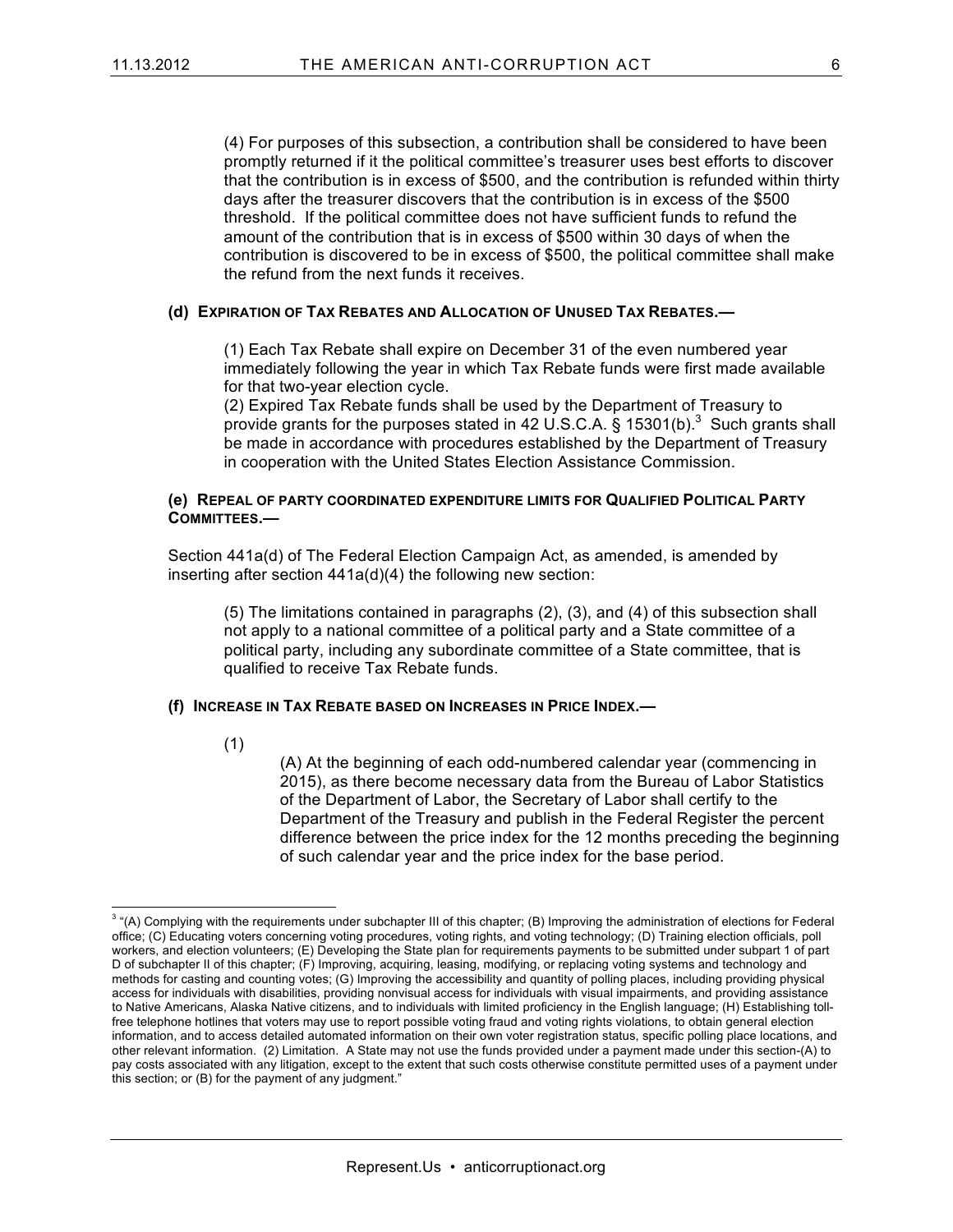(B) The Tax Rebate and the amounts identified in paragraphs (a)(3) and  $(b)(2)(B)(ii)$  shall be increased by the percent difference determined under subparagraph (A);

(C)such amount so increased shall remain in effect for the calendar year and the following calendar year; and

(D) if the amount after adjustment under clause (B) is not a multiple of \$1, such amount shall be rounded to the nearest \$1.

(2) For the purposes of paragraph (1)—

(A) the term "price index" means the average over a calendar year of the Consumer Price Index (all items—United States city average) published monthly by the Bureau of Labor Statistics; and (B) the term "base period" means the calendar year of enactment of this provision.

#### **(g) INCOME TAX LIABILITY.—**

Part III of subchapter B of chapter 1 of the Internal Revenue Code of 1986 is amended by inserting after section 139D the following new section:

"SEC. 139E. TAX REBATES.

(a) Gross income does not include the value of a Tax Rebate provided to a taxpayer by the Department of the Treasury."

#### **(h) AUTHORIZATION OF APPROPRIATIONS.—**

(1) There are authorized to be appropriated such sums as may be necessary to carry out the provisions of this Act.

#### **(i) CRIMINAL PENALTIES.—**

(1) It shall be unlawful for any person—

(i) to knowingly sell or offer to sell, or to purchase or to offer to purchase, any Tax Rebate;

(ii) to knowingly falsify or duplicate or attempt to falsify or duplicate a Tax Rebate; (iii) to knowingly redeem or attempt to redeem a Tax Rebate that has already been redeemed or that has expired;

(iv) to knowingly interfere with or coerce any individual in the redemption and contribution of Tax Rebate funds.

(2) It shall be unlawful for any federal lobbyist to solicit or coordinate the contribution of Tax Rebate funds.

#### **PROVISION 7: REVISE THE FEC'S COORDINATION REGULATIONS**

The FEC's current coordination regulations, located at 11 C.F.R. § 109.21, permit extensive collaboration between candidates and supposedly "independent" Super PACs.

 $\blacksquare$  Amend the Federal Election Campaign Act, by adding at § 431(17)(C), the following: In order for an expenditure to be considered an independent expenditure, the organization paying for the expenditure must act totally independently of any candidate or political party. This includes, but is not limited to, requirements that the person making the expenditure may not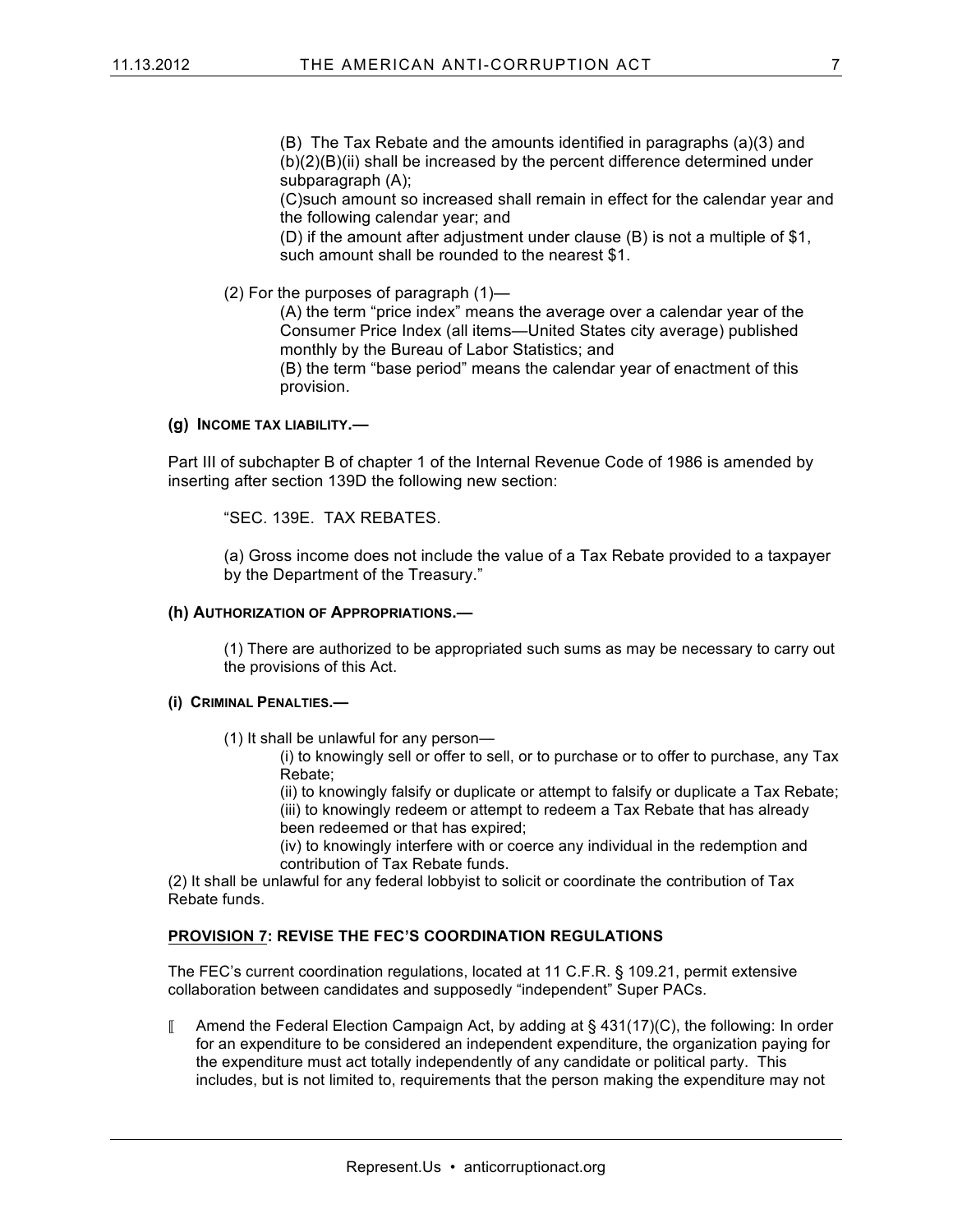employ or retain any individual or accept any assistance, including the solicitation of funds, from any individual who is the candidate benefited by such expenditure, or who has, with respect to the candidate benefited by such expenditure, within the last 5 years (1) raised funds for the candidate; (2) been employed or retained by the candidate or candidate's campaign(s) or the congressional office or committee staff of a Member of Congress or the Executive office of the President; (3) been employed or retained by a national political party committee of the political party of the candidate; (4) been employed or retained by a vendor employed or retained by the candidate, candidate's campaign(s), or candidate's party committee of that candidate to act in a fundraising, polling, media consultant, or campaign management capacity; or is (5) a spouse, partner, or relative of the candidate (father, mother, sister, brother, child, first cousin, aunt, uncle) (6) a current or former business partner or colleague of the candidate or of an employee of the candidate's campaign. Additionally, if a candidate publicly or privately endorses or approves of an organization's expenditure benefiting that candidate or any of the organization's activities, then the expenditures of such organization shall be deemed coordinated with such candidate.

## **3. TRANSPARENCY**

**PROVISION 8: PROHIBIT MEMBERS OF CONGRESS FROM FUNDRAISING DURING CONGRESSIONAL WORKING HOURS, AND REQUIRE MEMBERS OF CONGRESS TO DISCLOSE FUNDRAISING ACTIVITIES THEY ENGAGE IN WHILE CONGRESS IS IN SESSION**

- Amend the House and Senate rules to:
	- Prohibit Members of Congress from engaging in political fundraising and soliciting between 9:00 a.m. and 6:00 p.m. on any day in which their House of Congress is in session and is not adjourned or in recess for that entire day, and during any other hours in which the Member's House of Congress or any committee or subcommittee thereof of which they are a member is conducting business.
	- Require Members of Congress to disclose to the Clerk of the House and to the Secretary of the Senate, respectively, on a monthly basis, the Member's fundraising activities and solicitations that take place during any period of time in which the prohibition on fundraising described immediately above is not in effect and the Member's House of Congress is in session, meaning that the Member's House of Congress is not in recess pursuant to concurrent resolution. $4$  Such disclosures shall include the total time engaged in political fundraising as well as the date, time, location, and a description of each separate fundraising event or solicitation including the total amount raised at such event or from such effort.

**PROVISION 9: AMEND THE LOBBYING DISCLOSURE ACT (LDA) TO EFFECTIVELY BRING EVERYONE WHO LOBBIES OR WHO ORGANIZES, LEADS, OR ADVISES LOBBYING EFFORTS WITHIN THE LDA DISCLOSURE PROVISIONS; ENHANCE LDA DISCLOSURE; AND STRENGTHEN ENFORCEMENT**

#### **Summary of Changes**

**1. Triggering Lobbyist and Lobbying Firm Status Triggering lobbyist status**

<sup>&</sup>lt;sup>4</sup> Pursuant to U.S. Const. art. 1, § 5, cl. 4, a concurrent resolution must be passed by each House of Congress before either House may adjourn for more than three days.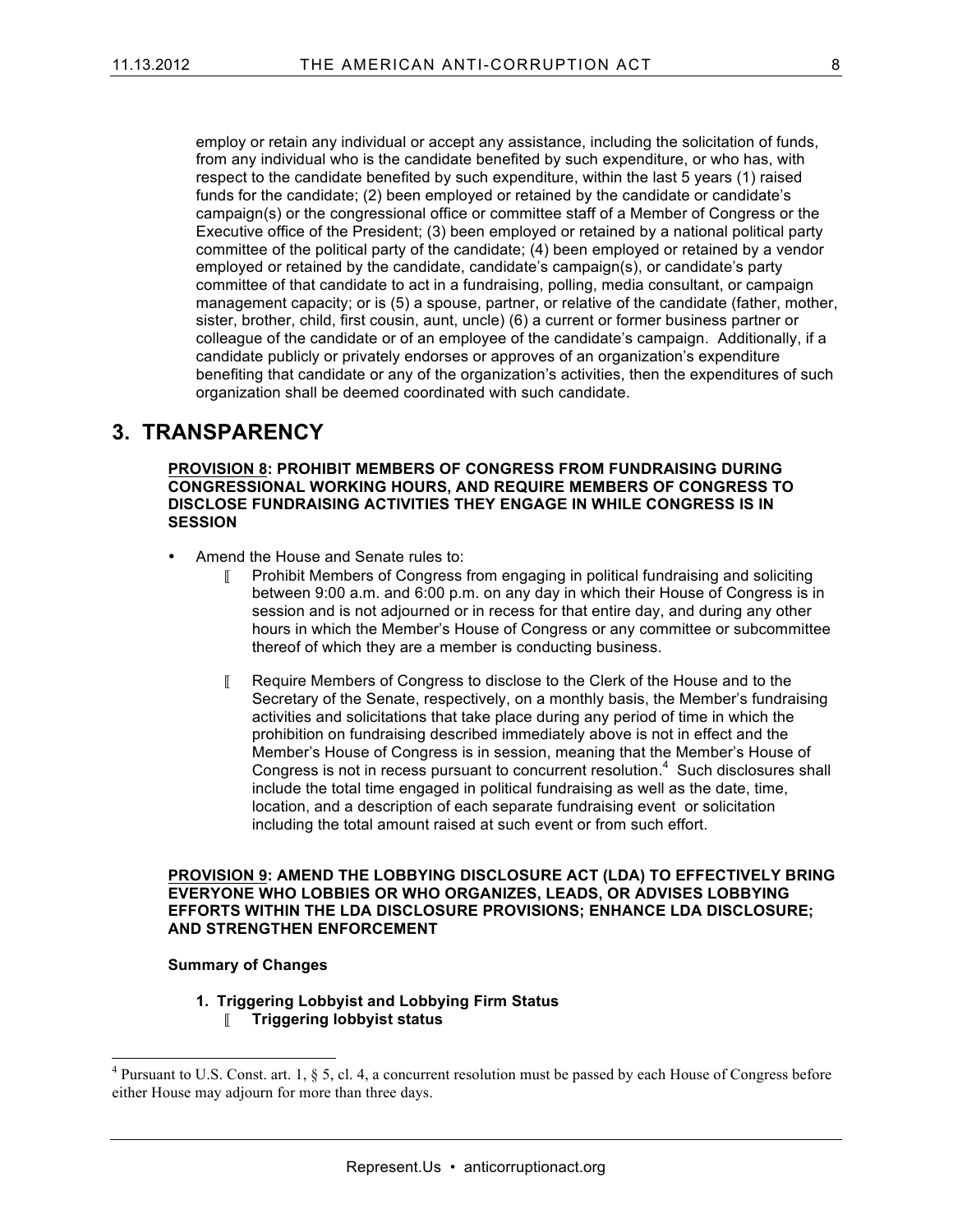- **Current law:** Two requirements to trigger lobbyist status: (1) Two lobbying contacts, and (2) 20% of time for client spent engaging in lobbying activities.
- **AACA:** Two requirements: (1) Two lobbying contacts or providing strategic advice to lobbying efforts or directing or supervising the provision of strategic advice to lobbying efforts, and (2) 12 hours or more spent engaging in lobbying activities.
- **Triggering lobbying form status**
	- **Current law:** Employs a lobbyist.
	- **AACA:** (1) Employees, in the aggregate, make two or more lobbying contacts on behalf of a client.
- **2. Registration Thresholds/Who Must Register and File Reports** 
	- **Lobbying firm**
		- **Current law: \$3,000 in lobbying income in calendar quarter.**
		- **AACA:** \$10,000 in lobbying income in calendar quarter.
	- **Client of Lobbying Firm**
		- **Current law: \$3,000 in lobbying expenses in calendar quarter.**
		- **AACA:** \$10,000 in lobbying expenses in calendar quarter.
	- **Self-Lobbying Organization**
		- **Current law: \$10,000 in lobbying expenses in calendar quarter.**
		- **AACA:** \$30,000 in lobbying expenses in calendar quarter.

#### **3. Contents of Registration Statement**

#### **Affiliate of registrant must be disclosed**

- **Current law:** Contribute \$5,000 to registrant in quarter and actively participate in lobbying (high threshold).
- **AACA:** Contribute \$10,000 to registrant in quarter and actively participate in lobbying or funds contributed for the purpose of furthering lobbying goals. Also, the AACA would require the listing of affiliates to be included on the registration (i.e., do away with option of listing a website that in turn lists affiliates).

#### **4. Contents of Quarterly Disclosure Reports**

- An updated list of affiliates to be included in each quarterly report.
- Disclosure of the specific officials, offices, committees, or subcommittees contacted.
- Disclosure of all entities (contractors and subcontractors) employed or retained to engage in lobbying activities, along with description of such lobbying activities.
- Disclosure of the identity of each former covered official employed or retained by the registrant who engaged in lobbying activities on behalf of the client, along with description of such lobbying activities.
- Do away with Internal Revenue Code reporting option for lobbying expenses.

#### **5. Enforcement**

 $\llbracket$  Require the Comptroller General to annually publish a list of noncompliant registrants and lobbyists. Also require the Comptroller General to annually publish a list of registrants and lobbyists that remained noncompliant for a period of one year or more after being identified by the Comptroller General as noncompliant, as well as the action taken against and the current status of each registrant and lobbyist identified in such list. Any person or entity failing to come into full compliance with the requirements of this Act within one year after being identified by the Comptroller General as noncompliant shall be prohibited from engaging in any activities that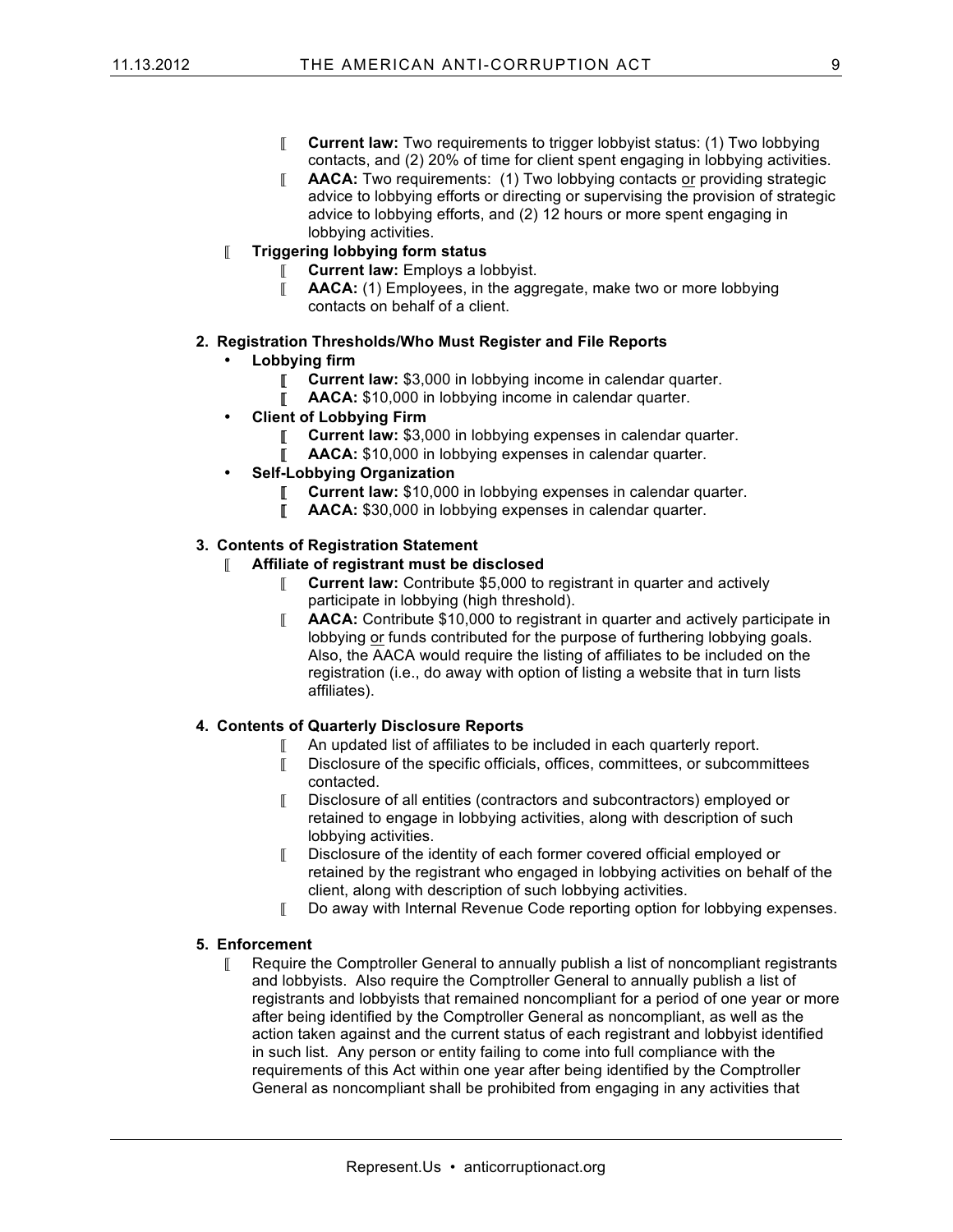would require the person or entity to be a registrant or a lobbyist for a period of 2 years.

#### **PROVISION 10: ENHANCE TRANSPARENCY OF FUNDRAISING AND ELECTION SPENDING**

#### **1. Require disclosure of bundlers of contributions**

- Require incumbent federal officials and candidates for federal office to disclose the identity of any individual who is authorized by or known to the official or candidate to collect and transmit contributions to their campaign committee or leadership PAC, regardless of whether or not the individual is a lobbyist.
- **2. DISCLOSE Act of 2012.**
	- Enact the most recent version of the Democracy is Strengthened by Casting Light on Spending in Elections Act of 2012, S. 3369, 112th Cong. (2012).

## **4. ENFORCEMENT**

**PROVISION 11: MAKE THE FEDERAL ELECTION COMMISSION A MORE FUNCTIONAL AND INDEPENDENT BODY; STRENGTHEN THE HOUSE AND SENATE ETHICS COMMITTEES AND THE OFFICE OF CONGRESSIONAL ETHICS' INVESTIGATIVE POWERS; AND PROVIDE PROSECUTORS WITH THE TOOLS NECESSARY TO EFFECTIVELY INVESTIGATE AND PROSECUTE PUBLIC CORRUPTION**

- **Task Force on Federal Elections and Ethics Enforcement:** Establish a Bicameral, Bipartisan Task Force on Federal Elections and Ethics Enforcement comprised of 12 Members of Congress, with three members appointed by each of the following: Speaker of the House, House Minority Leader, Senate Majority Leader, and Senate Minority Leader. Within one year, the Task Force shall complete an investigation and issue a report and legislative recommendations addressing:
	- The policies, processes and procedures of the Federal Election Commission, including Commission deadlock on enforcement actions; the failure of the Commission to complete a post-*Citizens United* rulemaking; options for replacing the six-Member Commission with a different governing structure, including a single administrator; requiring random audits of political committees; and strengthening Commission enforcement powers.
	- The establishment of a independent and bipartisan office of congressional ethics in the Senate similar to the Office of Congressional Ethics currently operating in the House, as well as expanding the investigative powers of the Office of Congressional Ethics to include, *inter alia*, subpoena authority and an expanded timeframe for conducting investigations.
	- The Internal Revenue Service's enforcement of the "primary purpose" tests for 501(c) organizations.
	- Until the recommendations of the Task Force are enacted, the following intermediate steps will be taken:
		- A seventh Commissioner of the Federal Election Commission will be appointed by the President, by and with the advice and consent of the U.S. Senate. Such commissioner shall not, in the previous five years, have been a federally registered lobbyist, a member of a political party, or a former employee or contractor of a federally registered political committee, including any candidate or political party committee.